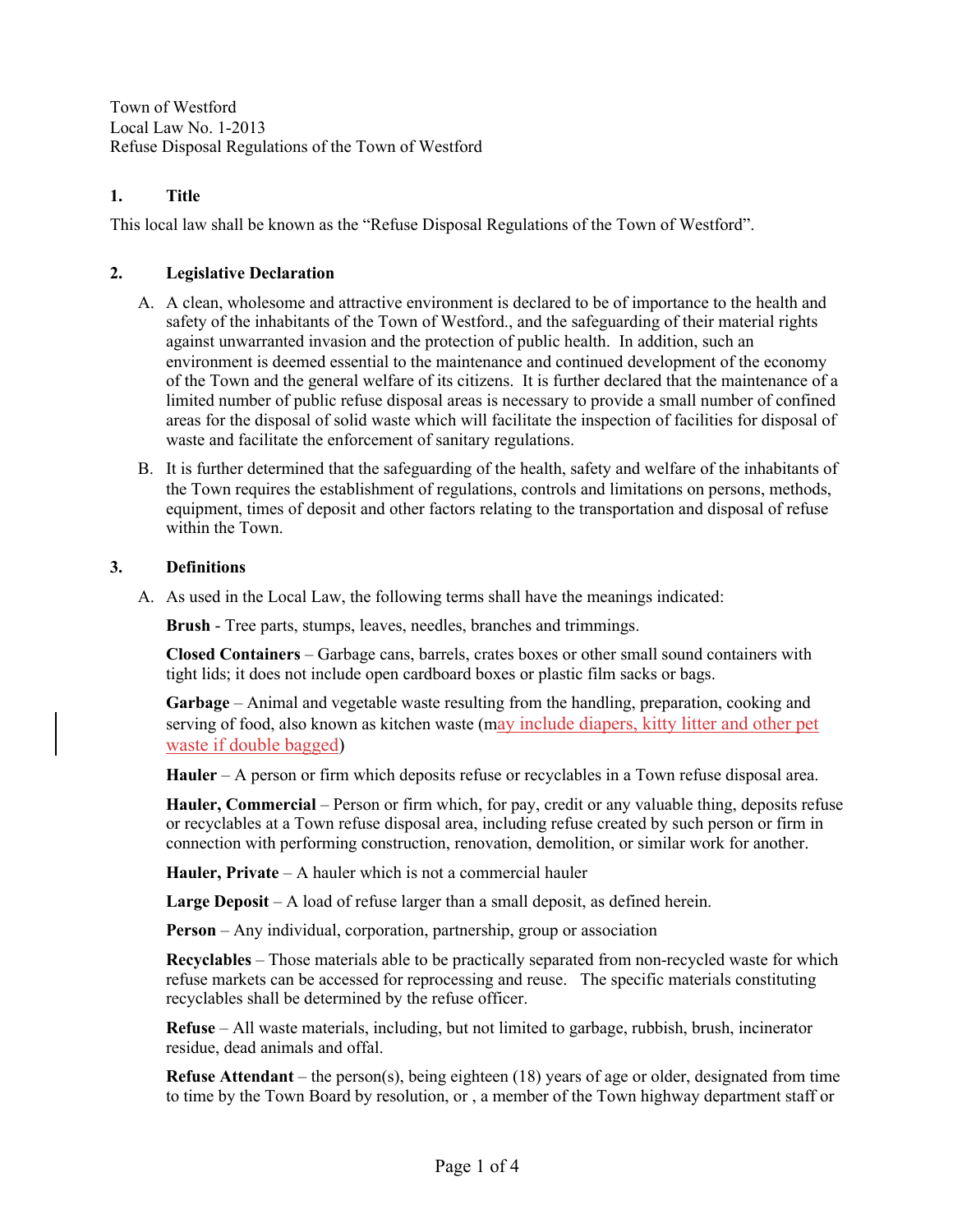Town Board, to oversee the daily operations of the Town Refuse Disposal Area, including collection of bag fees and .

**Refuse Officer** – the person(s), being eighteen (18) years of age or older, designated from time to time by the Town Board by resolution, or , if none is designated, the Town Highway Superintendent, to enforce conditions of the permit, issue tickets and penalties as proscribed in this law.

**Resident** – A person who's principal abode or whose temporary abode is within the Town, or a firm which conducts business at a regular place of business within the Town.

**Rubbish** – Solid or liquid waste material, including, but not limited to, paper, paper products, brush, leaves, garden debris, sawdust, wood chips, furniture, cans and tires. Rubbish shall not include garbage, incinerator residue, street sweepings, dead animals or offal.

**Small Deposit** – A load of refuse transported by a passenger vehicle, a one-half or three-quarter ton pickup truck or trailer or other conveyance of like size or capacity or load not exceeding such size.

**Source Separation** – the separation of recyclables from solid waste at the point of generation.

**Town** – the Town of Westford

**Town Refuse Disposal Area** – A station or facility or area operated by the Town for the disposal of refuse and/or collection recyclables. Herein known as the RD areas

### **4. General Regulations**

- A. All persons shall comply with applicable New York State and Otsego County regulations regarding the proper transportation and disposal of refuse and recyclables, including separation of recyclables, covering of loads, containing the materials to prevent spillage, and the unlawful disposal of refuse and recyclables along roadways and waterways.
- B. The Town Board may establish, by resolution, rules for the operation of the Town RD area, including but not limited to, the hours of operation, limitations on quantity or type of refuse to be disposed of, requirements for security deposits or insurance from commercial haulers to limit the Town's liability, and/or establishing categories of deposits and haulers and varying fees. Any rules established by the Town Board will become effective 1 week following posting at the RD area and the Town Bulletin Board.
- C. The Town Board will establish, by resolution, a fee schedule for disposal of certain types of refuse, including but not limited to, bags of household garbage deposited by persons who are not residents of the town. The fee schedule established by the Town Board will become effective 1 week following posting at the RD area and the Town Bulletin Board. Such fees would be in addition to any permit fee and/or any other fee, deposit, bond or insurance required this Local Law.

## **5. Town Refuse Disposal Area**

- A. Recyclables and refuses may only be disposed of at RD areas designated by the Town Board.
- B. The Town Board may open the RD area without notice for emergencies.
- C. The entering of, trespassing on or dumping or depositing of refuse at the Town RD area is prohibited at any time during which the area is not open.
- D. Refuse deposited according to the rules established by the Town Board or the Refuse Attendant.
- E. Recyclables shall be separated and deposited according to the rules established by the County Solid Waste Department.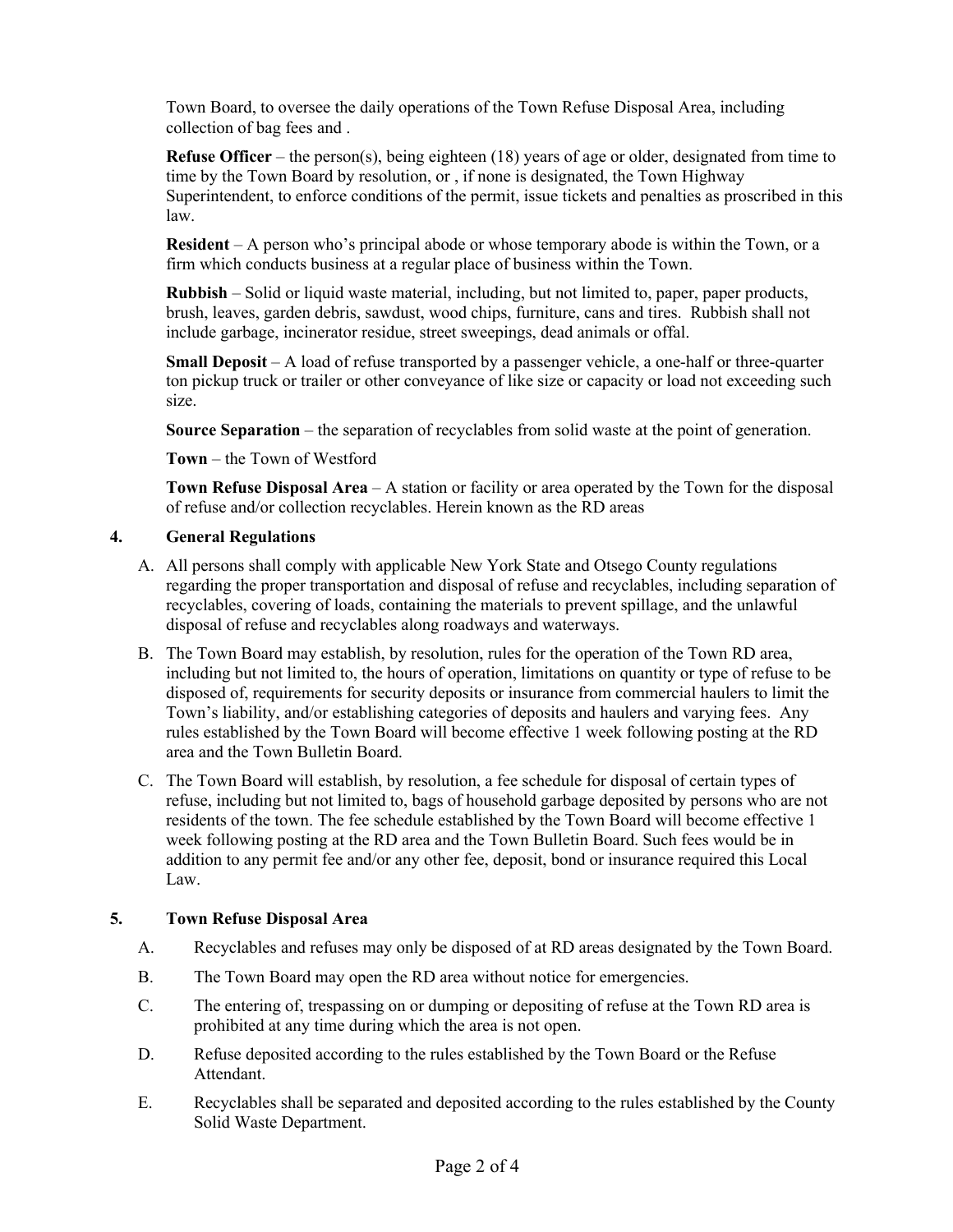- F. The following types of refuse shall not be deposited in a Town refuse disposal area:
	- 1. Refuse that has been generated from outside of the Town limits unless approved by the Town Board.
	- 2. Refuse which requires special handling, treatment, NYS 365 Permit (Industrial, specialized or biohazard waste) or disposal.
	- 3. Refuse not transported in compliance with NYS and County regulations.
	- 4. Liquids
	- 5. Tires.
	- 6. Appliances containing refrigerant.
	- 7. Foul smelling wastes, including, but not limited to, dead animals or parts, manure or feces, decaying meats or vegetables (except for kitchen waste which may include diapers, kitty litter and other pet waste if double bagged).
	- 8. Sludge or other material from septic tanks or sewage treatment plants.
- G. Speed Limit. The Town Board shall establish and post the speed limit at the RD areas.

## **7. Refuse Attendant**

- A. The Refuse Attendant shall direct the operation of the Town RD area.
- B. The Refuse Attendant may, with the consent of the Town Board, from time to time delegate such power to any person(s).
- C. The Refuse Attendant shall determine whether refuse deposited at the Town RD area is permitted by this Local Law.
- D. The Refuse Attendant may refer any matter to the Refuse Officer for enforcement.
- E. The Refuse Attendant may collect fees pursuant to Section 10 of this local law.

# **8. Refuse Officer**

- A. The Refuse Officer shall enforce this local law and issue penalties for offences pursuant to Section 11 of this local law.
- B. The Refuse Officer may determine to suspend any permit to deposit refuse or recyclables at a Town RD area. The time period for suspension of any permit will be determined by the Refuse Officer. During the suspension, that person or firm may not reenter the Town RD area to dispose of refuse or recyclables. Reentry at the Town RD area by the suspended or revoked person or firm shall constitute a trespass.
- C. Any determination by the Refuse Officer may be appealed by any aggrieved person to the Town Board one (1) month after such determination is made.

# **9. Salvaging**

- A. There will be no salvaging unless permitted by the Refuse Attendant.
- B. Salvaging or removal of any refuse or recyclables deposited at the Town RD area shall be permitted only from areas specifically designated by the Refuse Attendant. Materials salvaged must be removed from the Town RD area within twenty-four (24) hours.